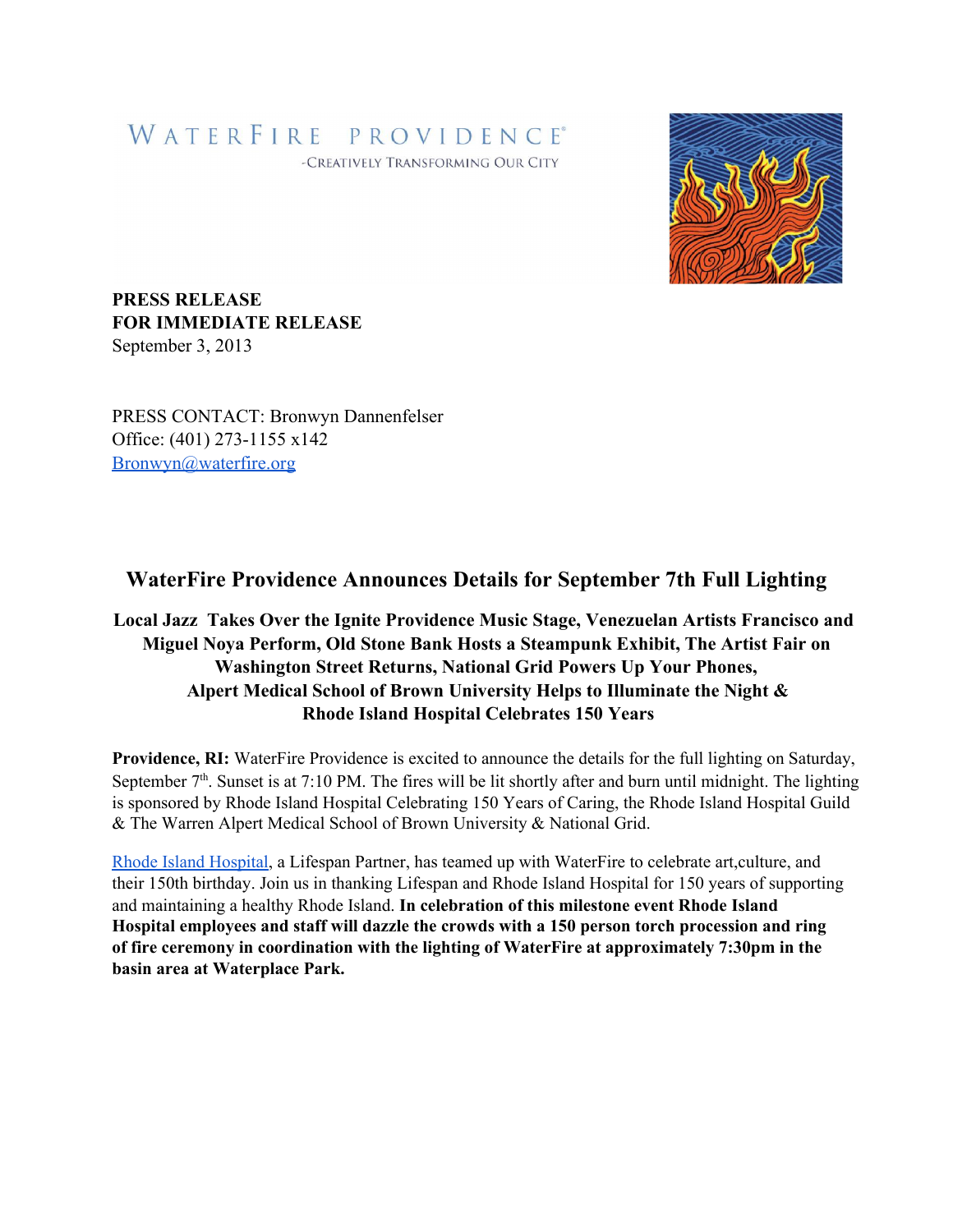"This is a very big year for Rhode Island Hospital, And I can't think of a better way to bring our 150th anniversary celebration to the community than by partnering with WaterFire. It is a uniquely Rhode Island event, a wonderful and well-known artistic display, and we are thrilled to be part of it."

 Timothy J. Babineau, M.D., President of Rhode Island Hospital and President and Chief Executive Officer of Lifespan.

The Warren Alpert Medical School of Brown [University,](http://www.google.com/url?q=http%3A%2F%2Fbrown.edu%2Facademics%2Fmedical%2F&sa=D&sntz=1&usg=AFQjCNHF64orZF_je6KtGaMdCIfSv_XCew) joins the WaterFire family to bring this September 7th lighting to the public. Since granting its first Doctor of Medicine degrees in 1975, Alpert Medical School has become a national leader in medical education and biomedical research. By attracting first-class physicians and researchers to Rhode Island over the past three decades, the Medical School and its seven affiliated teaching hospitals have radically improved the state's health care environment, from health care policy to patient care. The Alpert Medical School has been in active pursuit of a healthier society for the past three decades. **Their Mission: The pursuit of health to benefit society.**

"I am very pleased that Alpert Medical School is co-sponsoring WaterFire with our principal teaching partner, Rhode Island Hospital, on September 7, 2013. Together we are working towards a healthier Rhode Island!"

Jack A. Elias, MD, Dean of Medicine and Biological Sciences, Brown University

**Charge Up Your Cell Phone at WaterFire with [National](http://www.google.com/url?q=http%3A%2F%2Fwww.nationalgridus.com&sa=D&sntz=1&usg=AFQjCNGZuLWDYXtxmLvjYXaR0yABIUJxsQ) Grid!** WaterFire season sponsor National Grid will be providing a free cell phone charging station at WaterFire on September 7th! Stop by the National Grid tent on Washington Street to charge up your phone or other electrical devices for free!

"National Grid strongly supports WaterFire and all that it means for Providence and Rhode Island. This signature event has become a leading contributor to the vitality of our economy as it continues to gain international recognition while drawing thousands of visitors who might otherwise not have visited the region."

Timothy F. Horan, President of National Grid in Rhode Island.

**More Great [Performances](http://www.google.com/url?q=http%3A%2F%2Figniteprovidence.com%2Fevents%2Fnecronomicons-steeple-street-music-stage%2F&sa=D&sntz=1&usg=AFQjCNE_1MHbEl8cPYT98WiCMic04NMh7A) on the Ignite Providence Music Stage:** Featuring a night filled with some of best jazz musicians in the region. Kicking off the evening will be the Clay Nordhill Trio, followed by Dave Zinno Trio at 8:30 and culminating in a lively jazz performance by Planet Safety at 10:30. Ignite Providence Music Stage is part of WaterFire's on-going exploration of new approaches to creative placemaking through art, design and innovation. This larger creative placemaking program is made possible in part by the support of ArtPlace.

- **● 7:00 PM 8:30 PM Clay Nordhill Trio with Alex Tremblay and Paul Di Martino**
- **● 8:30 PM 10:00 PM Paul Nagel, Dave Zinno, and Steve Langone**
- **● 10:00 PM 11:30PM Planet Safety: Dave Zinno (upright bass), Leo Genovese (piano), and Bob Gullotti (drums)**

**The Noya's [Perform!](http://www.google.com/url?q=http%3A%2F%2Figniteprovidence.com%2F%3Fp%3D1217&sa=D&sntz=1&usg=AFQjCNGNn65kMRjGFlERG3zVW-zZKhszbg)** Miguel Noya joining us from Venezuela and his brother, Resident Conductor of the Rhode Island Philharmonic, Francisco Noya, showcase their cultural performances underneath the